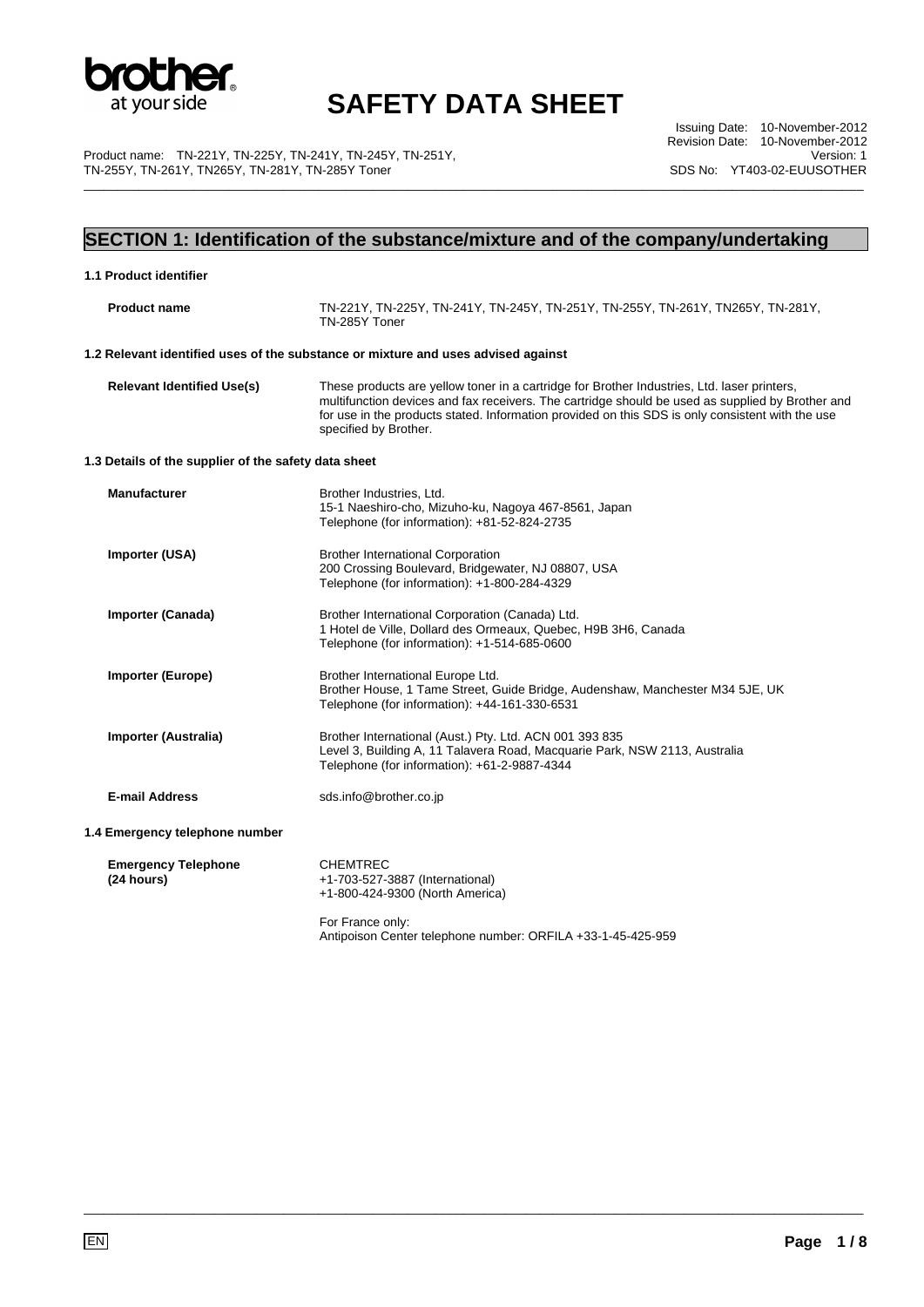

Product name: TN-221Y, TN-225Y, TN-241Y, TN-245Y, TN-251Y, TN-255Y, TN-261Y, TN265Y, TN-281Y, TN-285Y Toner

Issuing Date: 10-November-2012 Revision Date: 10-November-2012 Version: 1 SDS No: YT403-02-EUUSOTHER \_\_\_\_\_\_\_\_\_\_\_\_\_\_\_\_\_\_\_\_\_\_\_\_\_\_\_\_\_\_\_\_\_\_\_\_\_\_\_\_\_\_\_\_\_\_\_\_\_\_\_\_\_\_\_\_\_\_\_\_\_\_\_\_\_\_\_\_\_\_\_\_\_\_\_\_\_\_\_\_\_\_\_\_\_\_\_\_\_\_\_\_\_\_\_\_\_\_\_\_\_\_\_\_\_\_\_\_\_\_\_\_\_

### **SECTION 2: Hazards identification**

**2.1 Classification of the substance or mixture** 

**Classification according to Regulation (EC) No 1272/2008** 

Not classified as hazardous

 **Classification according to Directive 1999/45/EC** 

Not classified as hazardous

#### **Australia Classification**

Not classified as hazardous according to the criteria of NOHSC

#### **2.2 Label elements**

**Labelling according to Regulation (EC) No. 1272/2008** 

**Hazard pictograms**  None

 **Signal Word**  None

**Hazard Statements**  None

 **Precautionary statements**  None

#### **2.3 Other hazards**

This product contains no substance considered to be persistent, bioaccumulating nor toxic (PBT). This product contains no substance considered to be very persistent nor very bioaccumulating (vPvB).

### **SECTION 3: Composition/information on ingredients**

#### **3.2 Mixtures**

**Description of the mixture:** Styrene-acrylate Toner (Mixture).

| <b>Chemical Name</b>        | <b>CAS-No</b> | EC-No     | $w/w$ %     | <b>Classification</b><br>(67/548/EEC) | <b>Classification</b><br>(EU Reg. 1272/2008) |
|-----------------------------|---------------|-----------|-------------|---------------------------------------|----------------------------------------------|
| Styrene-acrylate copolymer  | 25767-47-9    |           | 82-85       | Not classified                        | Not classified                               |
| Pigment                     | $***$         | $***$     | $6 - 7$     | Not classified                        | Not classified                               |
| Paraffin wax                | 8002-74-2     | 232-315-6 | $2 - 3$     | Not classified                        | Not classified                               |
| <b>Fatty Acid Ester</b>     | $***$         |           | $2 - 3$     | Not classified                        | Not classified                               |
| <b>PMMA</b>                 | 9011-14-7     |           | $1.5 - 2.5$ | Not classified                        | Not classified                               |
| Silicon Dioxide (amorphous) | 112945-52-5   | 231-545-4 | $1 - 2$     | Not classified                        | Not classified                               |
| Silicon Dioxide (amorphous) | 844491-94-7   | 430-570-1 | $0.5 - 1.5$ | Not classified                        | Not classified                               |
| Styrene-acrylate Resin      | $***$         |           | $0.1 - 1$   | Not classified                        | Not classified                               |

\_\_\_\_\_\_\_\_\_\_\_\_\_\_\_\_\_\_\_\_\_\_\_\_\_\_\_\_\_\_\_\_\_\_\_\_\_\_\_\_\_\_\_\_\_\_\_\_\_\_\_\_\_\_\_\_\_\_\_\_\_\_\_\_\_\_\_\_\_\_\_\_\_\_\_\_\_\_\_\_\_\_\_\_\_\_\_\_\_\_\_\_\_\_\_\_\_\_\_\_\_\_\_\_\_\_\_\_\_\_\_\_\_

For the full text of R-phrases and H-Statements see Section 16

#### \*\* CONFIDENTIAL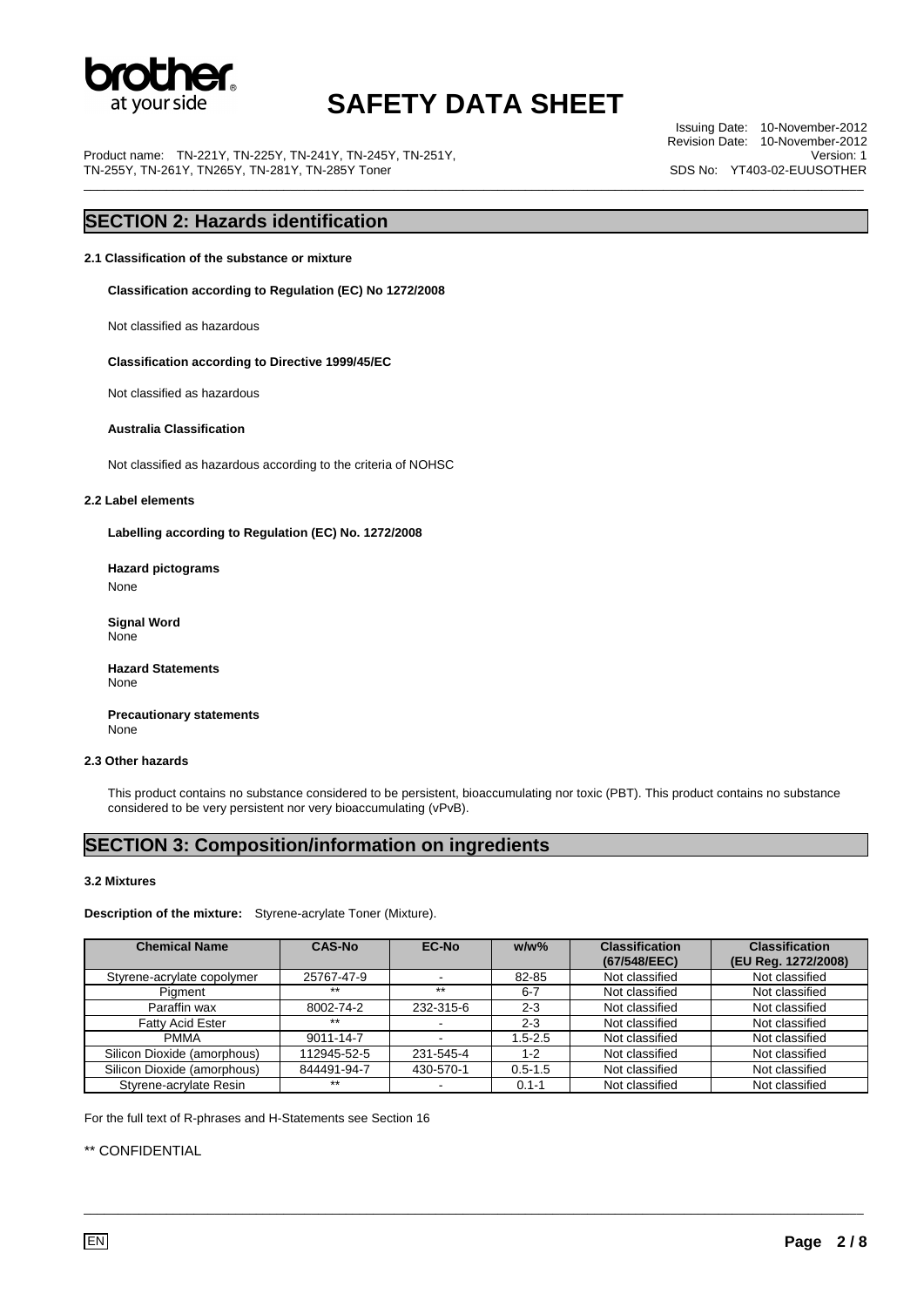

Product name: TN-221Y, TN-225Y, TN-241Y, TN-245Y, TN-251Y, TN-255Y, TN-261Y, TN265Y, TN-281Y, TN-285Y Toner

# **SECTION 4: First aid measures**

#### **4.1 Description of first aid measures**

| General advice                                                                       | If symptoms persist, obtain medical attention.                                                                                                     |
|--------------------------------------------------------------------------------------|----------------------------------------------------------------------------------------------------------------------------------------------------|
| Inhalation                                                                           | Obtain immediate medical attention. In case of accident by inhalation remove casualty to fresh air<br>and keep at rest.                            |
| Skin contact                                                                         | Remove contaminated clothing immediately and wash affected skin with plenty of water or soap and<br>water.                                         |
| Eye contact                                                                          | Obtain medical attention. If substance has got into the eyes, immediately wash out with plenty of<br>water for at least 15 minutes.                |
| Ingestion                                                                            | Obtain immediate medical attention. Wash out mouth with water and give 100-200 ml of water to<br>drink.                                            |
| 4.2 Most important symptoms and<br>effects, both acute and delayed                   | Inhalation (dust): For large quantities: May cause irritation to the respiratory system. Increased<br>difficulty in breathing. Sneezing. Coughing. |
|                                                                                      | Eye contact: May cause eye irritation.                                                                                                             |
|                                                                                      | Ingestion: May cause stomach ache. Unlikely route of exposure.                                                                                     |
| 4.3 Indication of any immediate<br>medical attention and special<br>treatment needed | Treat symptomatically.                                                                                                                             |

# **SECTION 5: Firefighting measures**

| 5.1 Extinguishing media<br>Suitable Extinguishing Media      | Extinguish preferably with dry chemical, carbon dioxide, water spray, foam.                                                                                                                                                                                                                                                                                                                                                                                                                                                                     |
|--------------------------------------------------------------|-------------------------------------------------------------------------------------------------------------------------------------------------------------------------------------------------------------------------------------------------------------------------------------------------------------------------------------------------------------------------------------------------------------------------------------------------------------------------------------------------------------------------------------------------|
| Unsuitable Extinguishing Media                               | Do not use water jet.                                                                                                                                                                                                                                                                                                                                                                                                                                                                                                                           |
| 5.2 Special hazards arising from the<br>substance or mixture | May form explosible dust clouds in air.                                                                                                                                                                                                                                                                                                                                                                                                                                                                                                         |
| 5.3 Advice for firefighters                                  | Do not use high-pressure water in order to prevent creating a dust cloud and spreading fire dust.<br>Use appropriate respirator for carbon monoxide and carbon dioxide. Wear positive pressure<br>self-contained breathing apparatus (SCBA) during the attack phase of firefighting operations and<br>during cleanup in enclosed or poorly ventilated areas immediately after a fire. Personnel not having<br>suitable respiratory protection must leave the area to prevent significant exposure to toxic<br>combustion gases from any source. |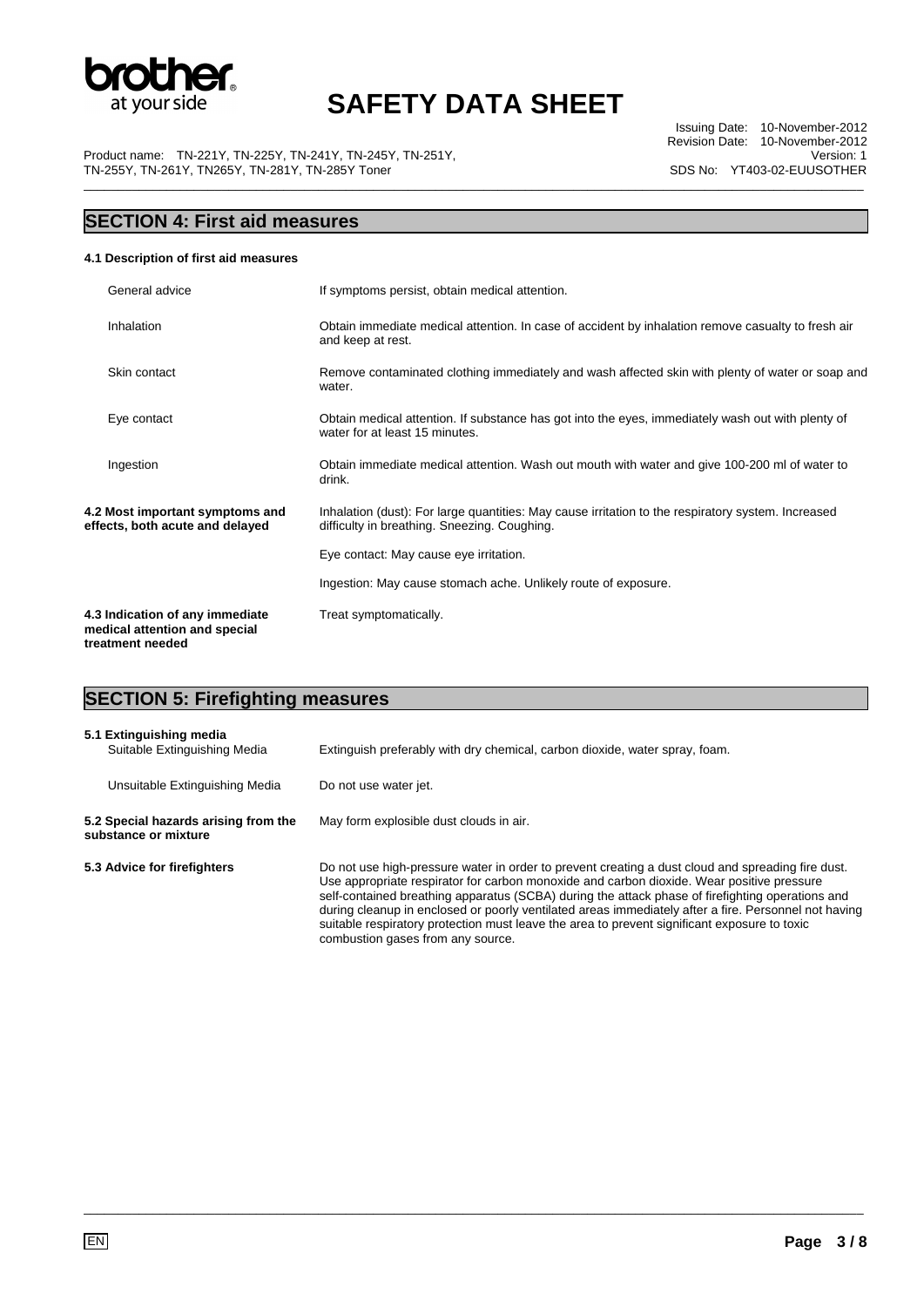

Issuing Date: 10-November-2012 Revision Date: 10-November-2012 Version: 1 SDS No: YT403-02-EUUSOTHER

Product name: TN-221Y, TN-225Y, TN-241Y, TN-245Y, TN-251Y, TN-255Y, TN-261Y, TN265Y, TN-281Y, TN-285Y Toner \_\_\_\_\_\_\_\_\_\_\_\_\_\_\_\_\_\_\_\_\_\_\_\_\_\_\_\_\_\_\_\_\_\_\_\_\_\_\_\_\_\_\_\_\_\_\_\_\_\_\_\_\_\_\_\_\_\_\_\_\_\_\_\_\_\_\_\_\_\_\_\_\_\_\_\_\_\_\_\_\_\_\_\_\_\_\_\_\_\_\_\_\_\_\_\_\_\_\_\_\_\_\_\_\_\_\_\_\_\_\_\_\_

# **SECTION 6: Accidental release measures**

| 6.1 Personal precautions, protective<br>equipment and emergency<br>procedures | Avoid generation of dust. Do not breathe dust. A suitable dust mask or dust respirator with filter type<br>A/P may be appropriate.                                                                                                                                                                                                                                                                              |
|-------------------------------------------------------------------------------|-----------------------------------------------------------------------------------------------------------------------------------------------------------------------------------------------------------------------------------------------------------------------------------------------------------------------------------------------------------------------------------------------------------------|
| 6.2 Environmental precautions                                                 | Prevent substance entering sewers. Washings must be prevented from entering surface water<br>drains.                                                                                                                                                                                                                                                                                                            |
| 6.3 Methods and materials for<br>containment and cleaning up                  | Sweep the spilt toner or remove it with a vacuum cleaner and transfer into a sealed container<br>carefully. Sweep slowly to minimize generation of dust during cleanup. If a vacuum cleaner is used,<br>the motor must be rated as dust explosion proof.<br>Potential for very fine particles to be taken into the vacuum only to be passed back into the<br>environment due to pore size in the bag or filter. |
| 6.4 Reference to other sections                                               | For personal protection: See section 8.<br>For disposal considerations: See section 13.                                                                                                                                                                                                                                                                                                                         |

# **SECTION 7: Handling and storage**

| 7.1 Precautions for safe handling                                   | Keep out of the reach of children. Avoid generation of dust. Avoid inhalation of high concentrations<br>of dust. Avoid contact with eyes.                                                                                           |
|---------------------------------------------------------------------|-------------------------------------------------------------------------------------------------------------------------------------------------------------------------------------------------------------------------------------|
| 7.2 Conditions for safe storage,<br>including any incompatibilities | Keep away from oxidizing agents.                                                                                                                                                                                                    |
| 7.3 Specific end use(s)                                             | These products are yellow toner in a cartridge for Brother Industries, Ltd. laser printers,<br>multifunction devices and fax receivers. This cartridge should be used as supplied by Brother and<br>for use in the products stated. |

### **SECTION 8: Exposure controls/personal protection**

#### **8.1 Control Parameters**

### **Occupational Exposure Limits**

| <b>Chemical Name</b>      | <b>Paraffin wax</b><br>8002-74-2                          |
|---------------------------|-----------------------------------------------------------|
|                           |                                                           |
| <b>ACGIH TLV</b>          | TWA: $2 \text{ mg/m}^3$ fume                              |
| <b>OSHA PEL</b>           |                                                           |
| <b>European Union</b>     |                                                           |
| <b>The United Kingdom</b> | STEL: $6 \text{ mg/m}^3$                                  |
|                           | TWA: $2 \text{ mg/m}^3$                                   |
| <b>France</b>             | TWA: $2 \text{ mg/m}^3$                                   |
| Spain                     | TWA: $2 \text{ mg/m}^3$                                   |
| Portugal                  | TWA: $2 \text{ mg/m}^3$                                   |
| <b>Finland</b>            | TWA: $1 \text{ mg/m}^3$                                   |
| <b>Denmark</b>            | TWA: $2 \text{ mg/m}^3$                                   |
| <b>Switzerland</b>        | TWA: $2 \text{ mg/m}^3$                                   |
| Poland                    | TWA: $2 \text{ mg/m}^3$                                   |
| Norway                    | TWA: $2 \text{ mg/m}^3$                                   |
|                           | STEL: $4 \text{ mg/m}^3$                                  |
| <b>Ireland</b>            | TWA: $2 \text{ mg/m}^3$                                   |
|                           | STEL: $6 \text{ mg/m}^3$                                  |
| <b>Chemical Name</b>      | <b>Silicon Dioxide (amorphous)</b>                        |
|                           | 112945-52-5                                               |
| <b>ACGIH TLV</b>          |                                                           |
| <b>OSHA PEL</b>           | 20mppcf $80 \frac{\text{m}}{\text{s}}$ /%SiO <sub>2</sub> |
| <b>European Union</b>     |                                                           |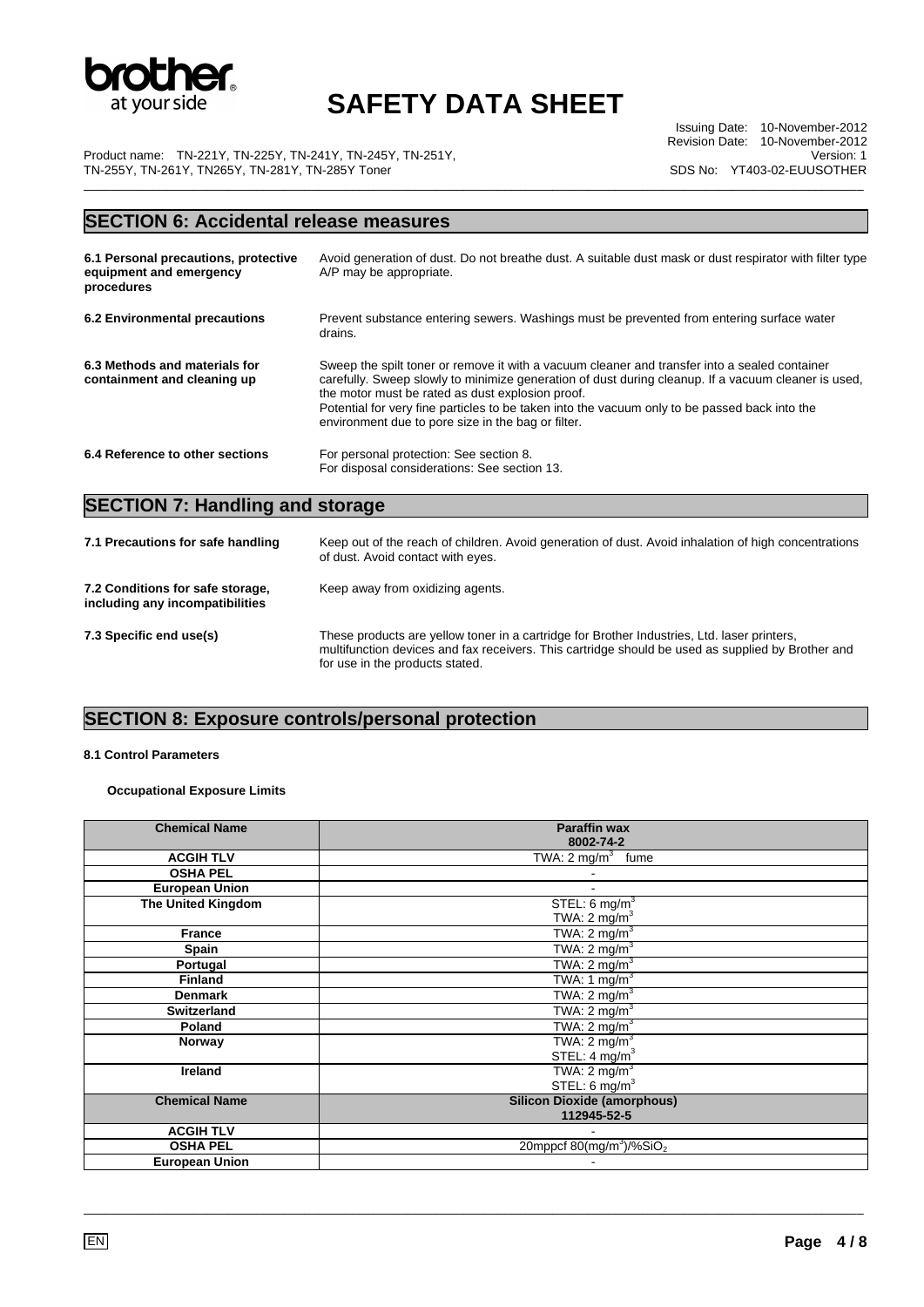

Issuing Date: 10-November-2012 Revision Date: 10-November-2012 Version: 1 SDS No: YT403-02-EUUSOTHER \_\_\_\_\_\_\_\_\_\_\_\_\_\_\_\_\_\_\_\_\_\_\_\_\_\_\_\_\_\_\_\_\_\_\_\_\_\_\_\_\_\_\_\_\_\_\_\_\_\_\_\_\_\_\_\_\_\_\_\_\_\_\_\_\_\_\_\_\_\_\_\_\_\_\_\_\_\_\_\_\_\_\_\_\_\_\_\_\_\_\_\_\_\_\_\_\_\_\_\_\_\_\_\_\_\_\_\_\_\_\_\_\_

Product name: TN-221Y, TN-225Y, TN-241Y, TN-245Y, TN-251Y, TN-255Y, TN-261Y, TN265Y, TN-281Y, TN-285Y Toner

| Austria                          | TWA: 4 mg/m <sup>3</sup>                                                                                                                                                                                  |  |
|----------------------------------|-----------------------------------------------------------------------------------------------------------------------------------------------------------------------------------------------------------|--|
| <b>Chemical Name</b>             | <b>Silicon Dioxide (amorphous)</b>                                                                                                                                                                        |  |
|                                  | 844491-94-7                                                                                                                                                                                               |  |
| <b>ACGIH TLV</b>                 |                                                                                                                                                                                                           |  |
| <b>OSHA PEL</b>                  | 20mppcf 80(mg/m <sup>3</sup> )/%SiO <sub>2</sub>                                                                                                                                                          |  |
| <b>European Union</b>            |                                                                                                                                                                                                           |  |
| <b>Additional information</b>    | USA OSHA PEL (TWA): 15 mg/m <sup>3</sup> (Total Dust) 5mg/m <sup>3</sup> (Respirable Fraction).<br>ACGIH TLV (TWA): 10 mg/m <sup>3</sup> (Inhalable particles) 3 mg/m <sup>3</sup> (Respirable particles) |  |
| 8.2 Exposure controls            |                                                                                                                                                                                                           |  |
| Appropriate engineering controls | Good general ventilation should be sufficient under normal use.                                                                                                                                           |  |
| Personal protective equipment    | Not normally required. For use other than in normal operating procedures (such as in the event of<br>large spill), the following should be applied:                                                       |  |
| Eye Protection                   | Safety goggles.                                                                                                                                                                                           |  |
| <b>Hand Protection</b>           | Protective gloves.                                                                                                                                                                                        |  |
| Skin and body protection         | Long sleeved clothing and long pants.                                                                                                                                                                     |  |
| Respiratory protection           | Dust mask. (Large spillages: Respirator).                                                                                                                                                                 |  |
|                                  |                                                                                                                                                                                                           |  |

 **Environmental Exposure Controls** Avoid release to the environment.

### **SECTION 9: Physical and chemical properties**

#### **9.1 Information on basic physical and chemical properties**

| Appearance                                      |                                                                                                |
|-------------------------------------------------|------------------------------------------------------------------------------------------------|
| Physical state                                  | Powder                                                                                         |
| Color                                           | Yellow                                                                                         |
| Odor                                            | Odorless                                                                                       |
| Odor Threshold                                  | No information available                                                                       |
| рH                                              | Not applicable                                                                                 |
| Melting point/freezing point                    | 110 °C (Melting point)                                                                         |
| Initial boiling point and boiling range         | Not applicable                                                                                 |
| Flash Point                                     | Not applicable                                                                                 |
| Evaporation rate                                | Not applicable                                                                                 |
| Flammability (solid, gas)                       | Not applicable                                                                                 |
| Upper/lower flammability or explosive<br>limits | 95 - 100 g/m <sup>3</sup><br>(lower)                                                           |
| Vapor pressure                                  | Not applicable                                                                                 |
| Vapor density                                   | Not applicable                                                                                 |
| Relative density                                | 1.15 ( $H_2O=1$ )                                                                              |
| Solubility(ies)                                 | Insoluble (water)                                                                              |
| Partition coefficient: n-octanol/water          | No information available                                                                       |
| Auto-ignition temperature                       | No information available                                                                       |
| Decomposition temperature                       | No information available                                                                       |
| Viscosity                                       | Not applicable                                                                                 |
| Explosive properties                            | Explosive limits of toner particles suspended in air approximately equal to that of coal dust. |
| Oxidizing properties                            | No information available                                                                       |

\_\_\_\_\_\_\_\_\_\_\_\_\_\_\_\_\_\_\_\_\_\_\_\_\_\_\_\_\_\_\_\_\_\_\_\_\_\_\_\_\_\_\_\_\_\_\_\_\_\_\_\_\_\_\_\_\_\_\_\_\_\_\_\_\_\_\_\_\_\_\_\_\_\_\_\_\_\_\_\_\_\_\_\_\_\_\_\_\_\_\_\_\_\_\_\_\_\_\_\_\_\_\_\_\_\_\_\_\_\_\_\_\_

#### **9.2 Other information**

No information available.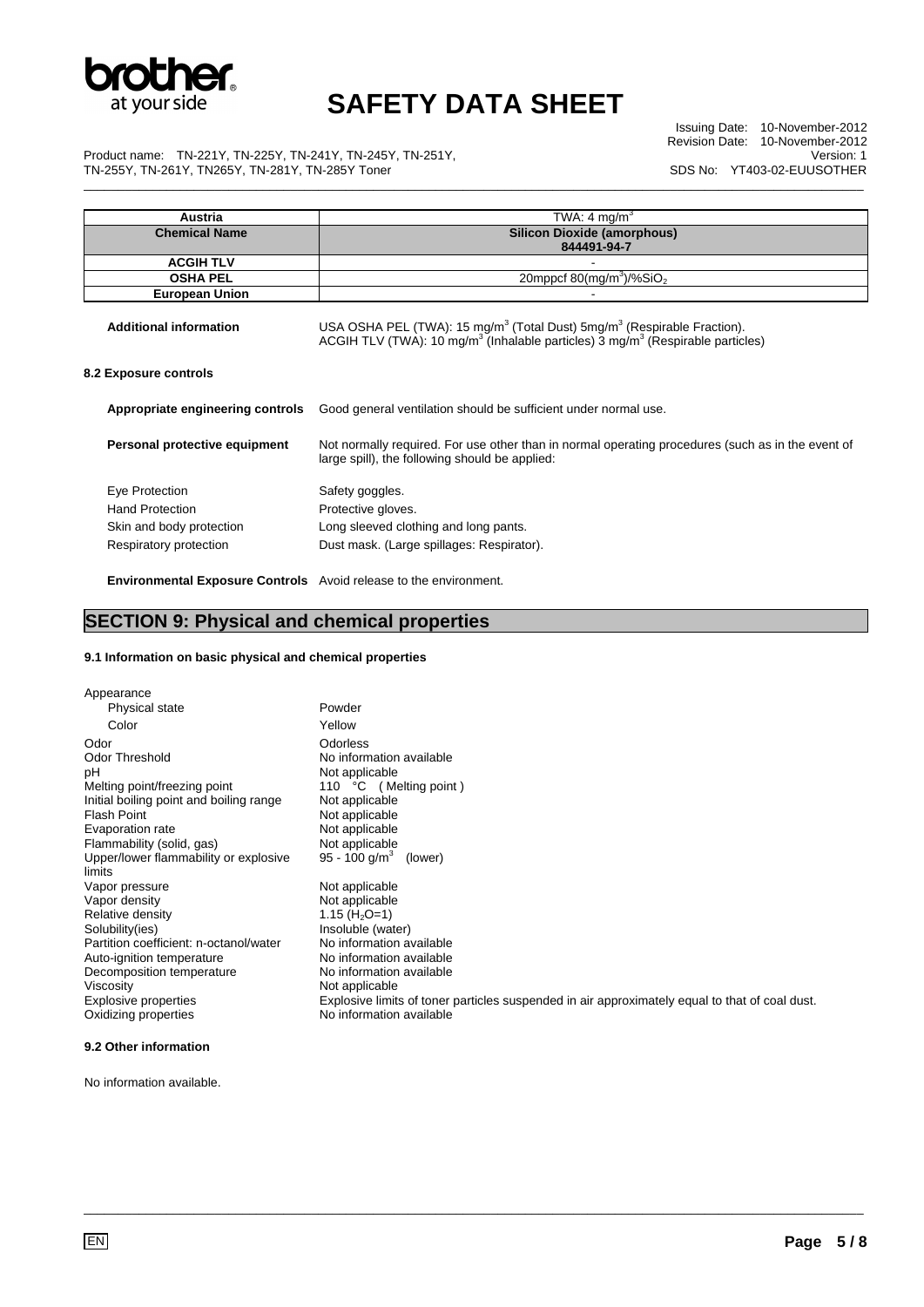

Product name: TN-221Y, TN-225Y, TN-241Y, TN-245Y, TN-251Y, TN-255Y, TN-261Y, TN265Y, TN-281Y, TN-285Y Toner \_\_\_\_\_\_\_\_\_\_\_\_\_\_\_\_\_\_\_\_\_\_\_\_\_\_\_\_\_\_\_\_\_\_\_\_\_\_\_\_\_\_\_\_\_\_\_\_\_\_\_\_\_\_\_\_\_\_\_\_\_\_\_\_\_\_\_\_\_\_\_\_\_\_\_\_\_\_\_\_\_\_\_\_\_\_\_\_\_\_\_\_\_\_\_\_\_\_\_\_\_\_\_\_\_\_\_\_\_\_\_\_\_

Issuing Date: 10-November-2012 Revision Date: 10-November-2012 Version: 1 SDS No: YT403-02-EUUSOTHER

| <b>SECTION 10: Stability and reactivity</b> |                                                                                                 |  |  |
|---------------------------------------------|-------------------------------------------------------------------------------------------------|--|--|
| 10.1 Reactivity                             | No information available.                                                                       |  |  |
| <b>10.2 Chemical stability</b>              | Stable.                                                                                         |  |  |
| 10.3 Possibility of hazardous<br>reactions  | No information available.                                                                       |  |  |
| 10.4 Conditions to avoid                    | Keep at a temperature not exceeding 200 °C. Avoid friction, sparks, or other means of ignition. |  |  |
| 10.5 Incompatible materials                 | Strong oxidizing agents.                                                                        |  |  |
| 10.6 Hazardous decomposition<br>products    | Contains: Carbon monoxide, Carbon dioxide and Nitrogen oxides.                                  |  |  |

## **SECTION 11: Toxicological information**

#### **11.1 Information on toxicological effects**

#### **Acute toxicity**

| Carcinogenicity                   | Ingredients of this product have not been classified as carcinogens according to IARC<br>monographs, NTP and OSHA. |
|-----------------------------------|--------------------------------------------------------------------------------------------------------------------|
| <b>Mutagenicity</b>               | Ames test: Negative. (Method: OECD#471)                                                                            |
| Respiratory or skin sensitisation | It is not a skin sensitizer. (Method: OECD#429)                                                                    |
| Serious eye damage/irritation     | Slight irritant to the eye (Method: OECD#405)                                                                      |
| Skin corrosion/irritation         | Non-irritant. (Method: OECD#404)                                                                                   |
| Ingestion                         | Acute $LD_{50} > 2000$ mg/kg (Method OECD#420)                                                                     |
| Skin contact                      | No information available.                                                                                          |
| Eye contact                       | No information available.                                                                                          |
| Inhalation                        | Acute $LC_{50}$ > 5.22 mg/l (Method OECD#403)                                                                      |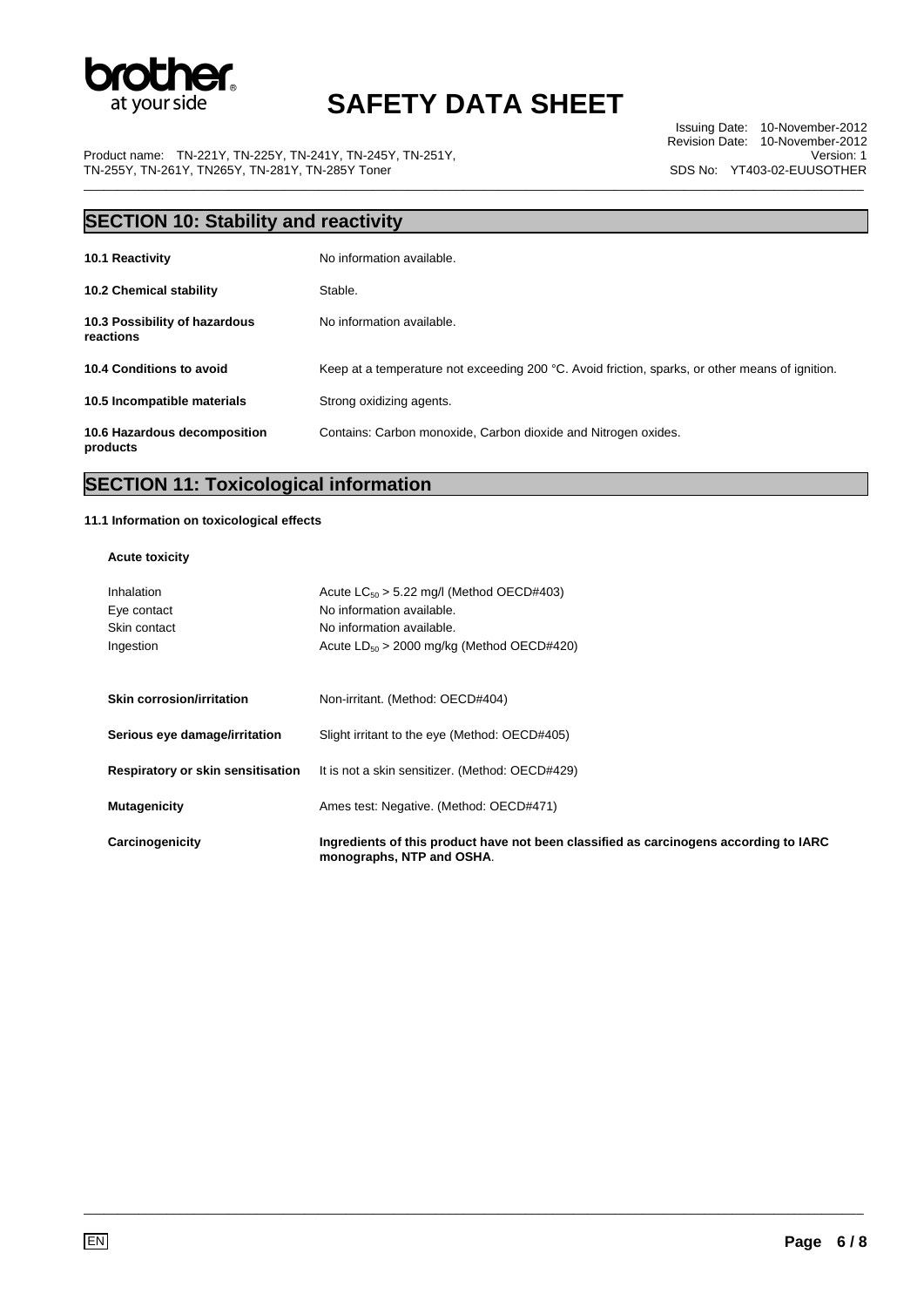

Product name: TN-221Y, TN-225Y, TN-241Y, TN-245Y, TN-251Y, TN-255Y, TN-261Y, TN265Y, TN-281Y, TN-285Y Toner

Issuing Date: 10-November-2012 Revision Date: 10-November-2012 Version: 1 SDS No: YT403-02-EUUSOTHER \_\_\_\_\_\_\_\_\_\_\_\_\_\_\_\_\_\_\_\_\_\_\_\_\_\_\_\_\_\_\_\_\_\_\_\_\_\_\_\_\_\_\_\_\_\_\_\_\_\_\_\_\_\_\_\_\_\_\_\_\_\_\_\_\_\_\_\_\_\_\_\_\_\_\_\_\_\_\_\_\_\_\_\_\_\_\_\_\_\_\_\_\_\_\_\_\_\_\_\_\_\_\_\_\_\_\_\_\_\_\_\_\_

# **SECTION 12: Ecological information 12.1 Toxicity 12.1 Toxicity No information available. 12.2 Persistance and degradability** No information available. **12.3 Bioaccumulative potential** No information available. **12.4 Mobility in soil No information available. 12.5 Results of PBT and vPvB assessment**  This product contains no substance considered to be persistent, bioaccumulating nor toxic (PBT). This product contains no substance considered to be very persistent nor very bioaccumulating (vPvB). **12.6 Other adverse effects** No information available.

\_\_\_\_\_\_\_\_\_\_\_\_\_\_\_\_\_\_\_\_\_\_\_\_\_\_\_\_\_\_\_\_\_\_\_\_\_\_\_\_\_\_\_\_\_\_\_\_\_\_\_\_\_\_\_\_\_\_\_\_\_\_\_\_\_\_\_\_\_\_\_\_\_\_\_\_\_\_\_\_\_\_\_\_\_\_\_\_\_\_\_\_\_\_\_\_\_\_\_\_\_\_\_\_\_\_\_\_\_\_\_\_\_

### **SECTION 13: Disposal considerations**

**13.1 Waste treatment methods** Do not put toner or toner cartridges into a fire, this can cause fire to spread with the risk of causing burn injuries. Shred toner cartridges in a dust/explosion controlled environment. Finely dispersed particles may form explosive mixtures in the air. Dispose of in accordance with Federal, State, and local regulations.

### **SECTION 14: Transport information**

Not classified according to the United Nations "Recommendations on the Transport of Dangerous Goods"

| 14.1 UN Number                                                              | None           |
|-----------------------------------------------------------------------------|----------------|
| 14.2 UN proper shipping name                                                | None           |
| 14.3 Transport hazard class(es)                                             | None           |
| 14.4 Packing Group                                                          | None           |
| 14.5 Environmental hazards                                                  | None           |
| 14.6 Special precautions for user                                           | None           |
| 14.7 Transport in bulk according to<br>Annex II of Marpol 73/78 and the IBC | Not applicable |

Not regulated under DOT, IMDG, ADR, RID, IATA.

**Code**